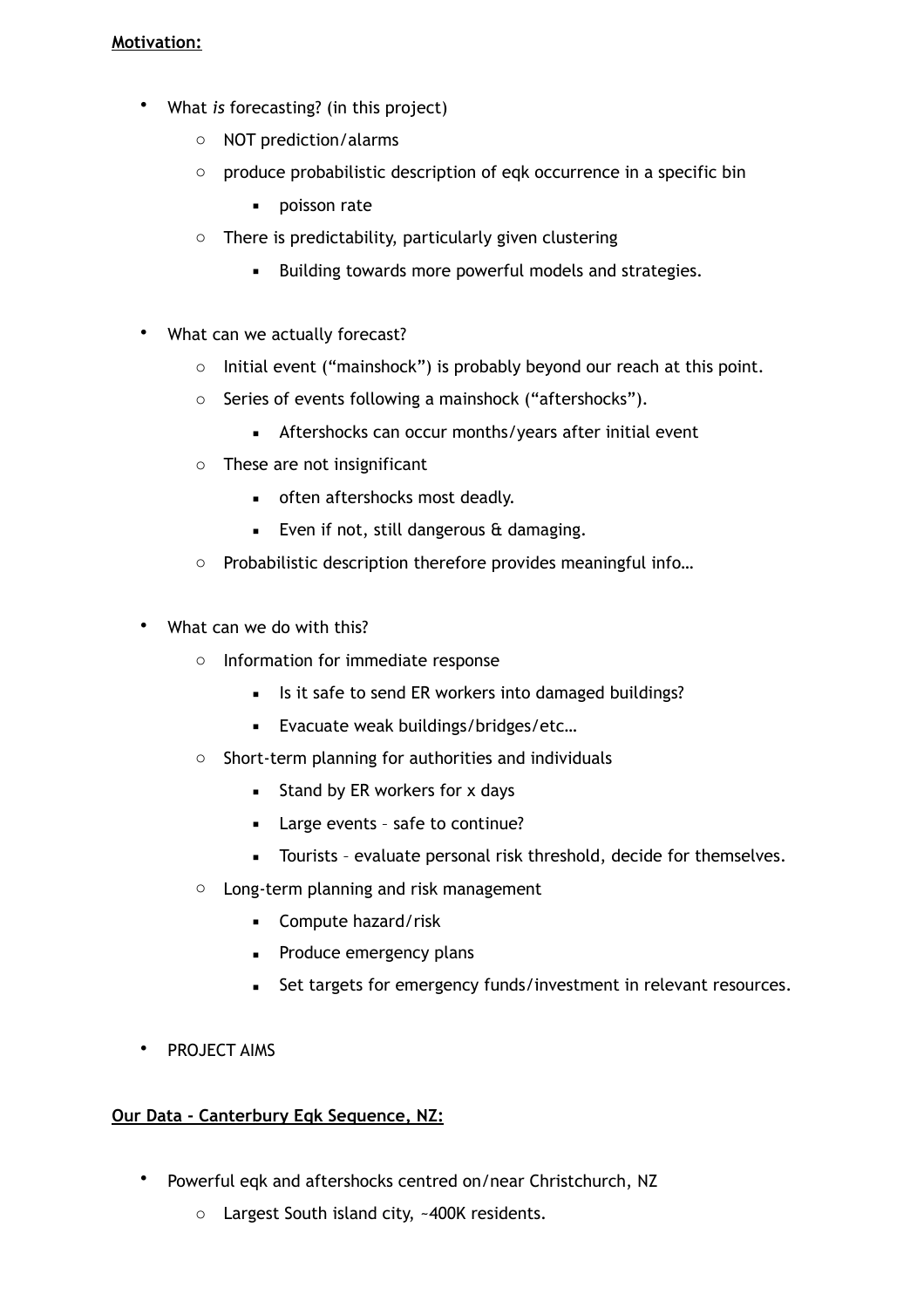- o Sept 2010 Dec 2011
- Why are we using this sequence?
	- $\circ$  Complex 4 distinct and significant events spread over more than 1 year
	- o Well documented wealth of data for studying eqk clustering and predictability.
	- o Demonstrates the importance of aftershock forecasting
- Really demonstrates that eqks are not isolated events, and aftershocks do cluster and can follow predictable patterns.
- Our data begins immediately after Darfield M7.1

### **Experiment Design:**

Suppose we have a model:

- Feed it data:
	- o Real time vs best available
	- o Outputs poisson rates

How do we test it?

- Compute likelihood against a catalogue of observed eqks.
	- o Catalog gives number of observed earthquakes per spatial region, per magnitude bin (ABOVE M3.95), per month.
	- o THIS ASSUMES POISSON AND INDEPENDENT!!
	- o Our catalog is from CSEP

How do we compare models?

- Just compare their likelihoods!
- Use a metric one good one is probability gain, just a measure of the difference in likelihood per earthquake

# **Base Models:**

There are 3 types that we use:

- Physical modelling strain and stress within the earth's surface & along fault lines
- Statistical
	- o Statistical clustering
	- o Smoothing
- Hybrid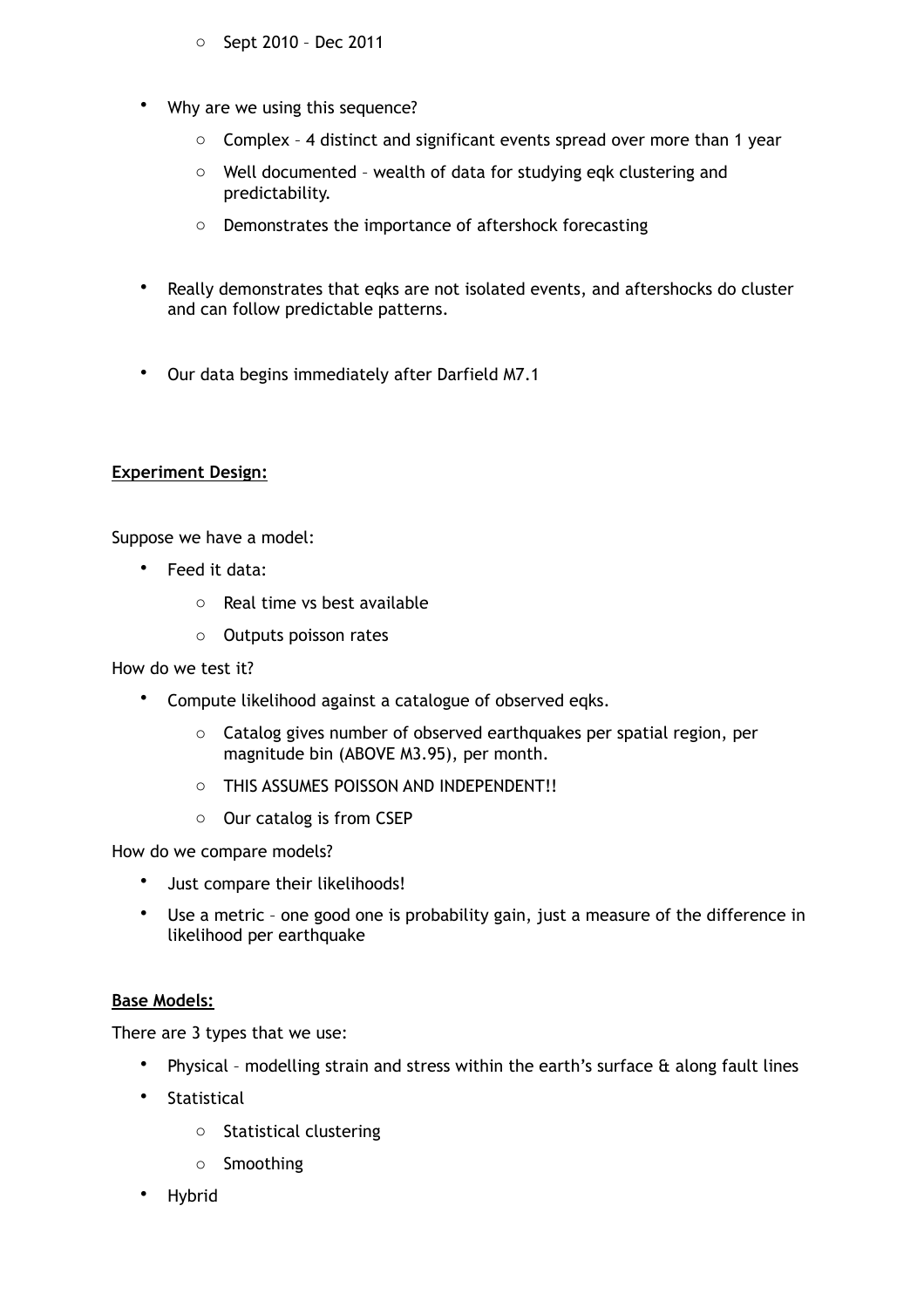Our portfolio consists of 15 total models

- **■** 5 physical
- **■** 6 statistical
- 4 hybrid

### **Ensembling:**

Take several 'base models' and merge them – usually some kind of weighted avg, which may change dynamically with time.

- Advantages over selection
	- $\circ$  Best model might outperform ensemble but hard to choose reliably might be catastrophically wrong, or the best model might be inconsistent.
	- o Objective and transparently merging therefore better
	- o Can even outperform best base model
		- Merging models of different kinds (eg physical with statistical) might strengthen their fortes and minimise their weaknesses

The challenge is then finding the right weights!

- We tend to use likelihoods to weight by past predictive skill.
	- o Problematic as with stocks/other time-dep systems, past behaviour is no guarantee of future behavious!
	- o But it seems to work.
- Recent paper claims to show that a multiplicative approach to merging produces better results than an additive approach.
	- $\circ$  "information gains of the best multiplicative ensembles are greater than those of additive hybrids constructed from the same models."
- We try to exploit this finding to construct a better ensemble than existing ones, by means of log-linear pooling.

#### **Log-Linear Pooling:**

This is the model we developed during the project.

- Combination strategy multiplicative
- How do we choose weights?
	- o Which values of w\_j would have been the best up until now?
		- $\blacksquare$  Best = likelihood
		- **Eind best using non-linear optimisation**

### **Existing Ensembles:**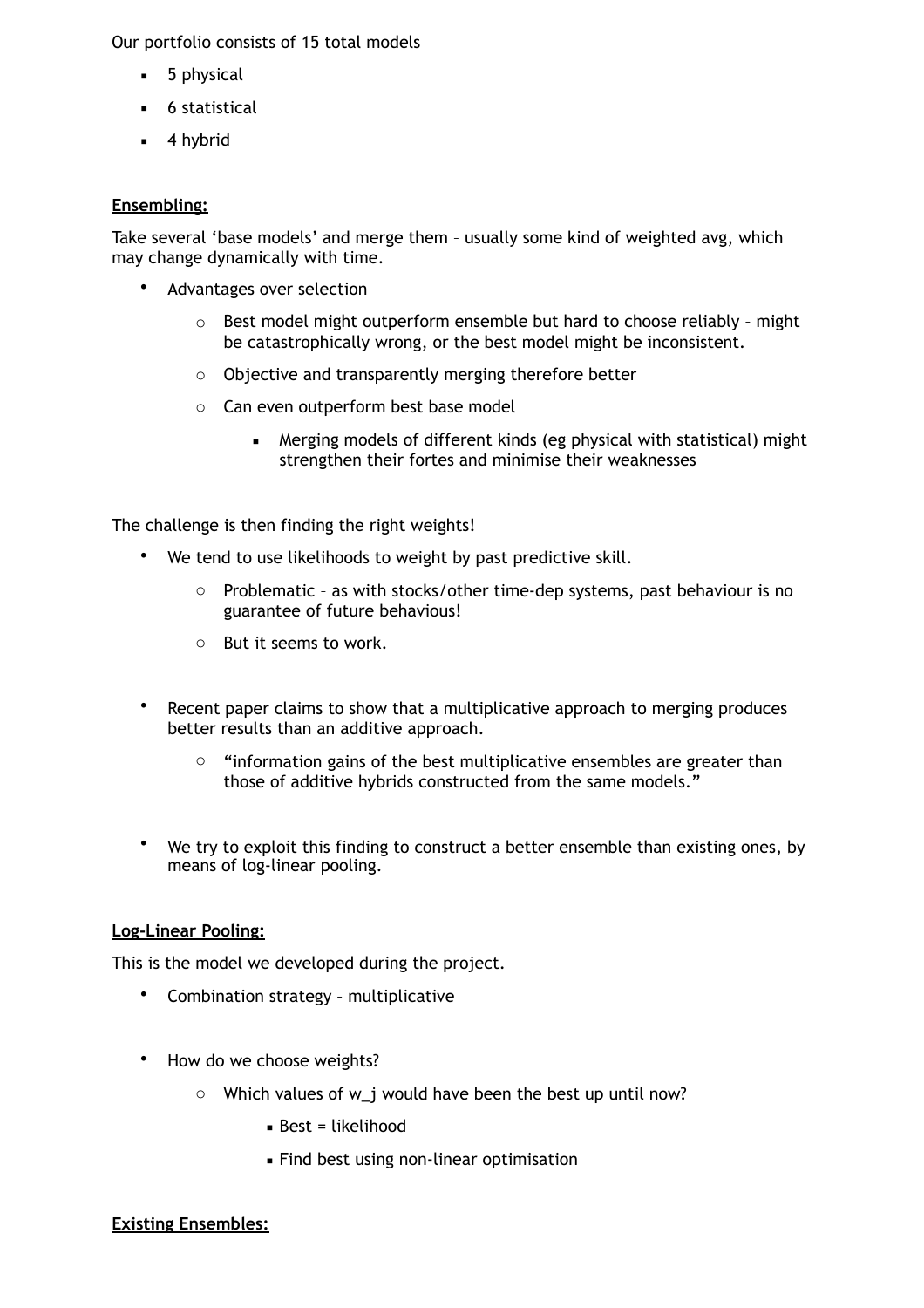What are we going to compare our new ensemble to?

- Bayesian Model Averaging (BMA)
	- o Weights proportional to posterior likelihood of each model
	- o Classical and well understood model good to test against.
- Score Model Averaging (SMA)
	- o Weights proportional to inverse of LOG-likelihood
- Generalised SMA (gSMA)
	- o Weights proportional to inverse of difference between the LOG-likelihood of one model and the likelihood of the model with the biggest LOG-likelihood
- Parimutuel Gambling SMA (PGSMA)
	- o Rather different, "gambling" approach
	- o Weights based on Parimutuel Gambling Score of each model ("mutual betting")
		- All bets placed together in a pool, and payoff odds are calculated by sharing the pool among all winning bets.
	- o Alpha = 1/maximum loss among all models
	- $\circ$  V i = Parimutuel Gambling score of model i

### **Results:**

- Quite active in promoting/supressing models.
- Changes quite significant very different weightings by the end.
	- o Reflecting base models changing skill?
	- o Or just more info towards the end?
- Real-time vs Best-available is quite different clearly the model is picking up on something in the BA.
	- o Question is BA any better?
	- o If not, RT is preferable

### **Comparison to Existing Models:**

- Quick comparison to show different behaviours
	- o Only comparing 2 because others very similar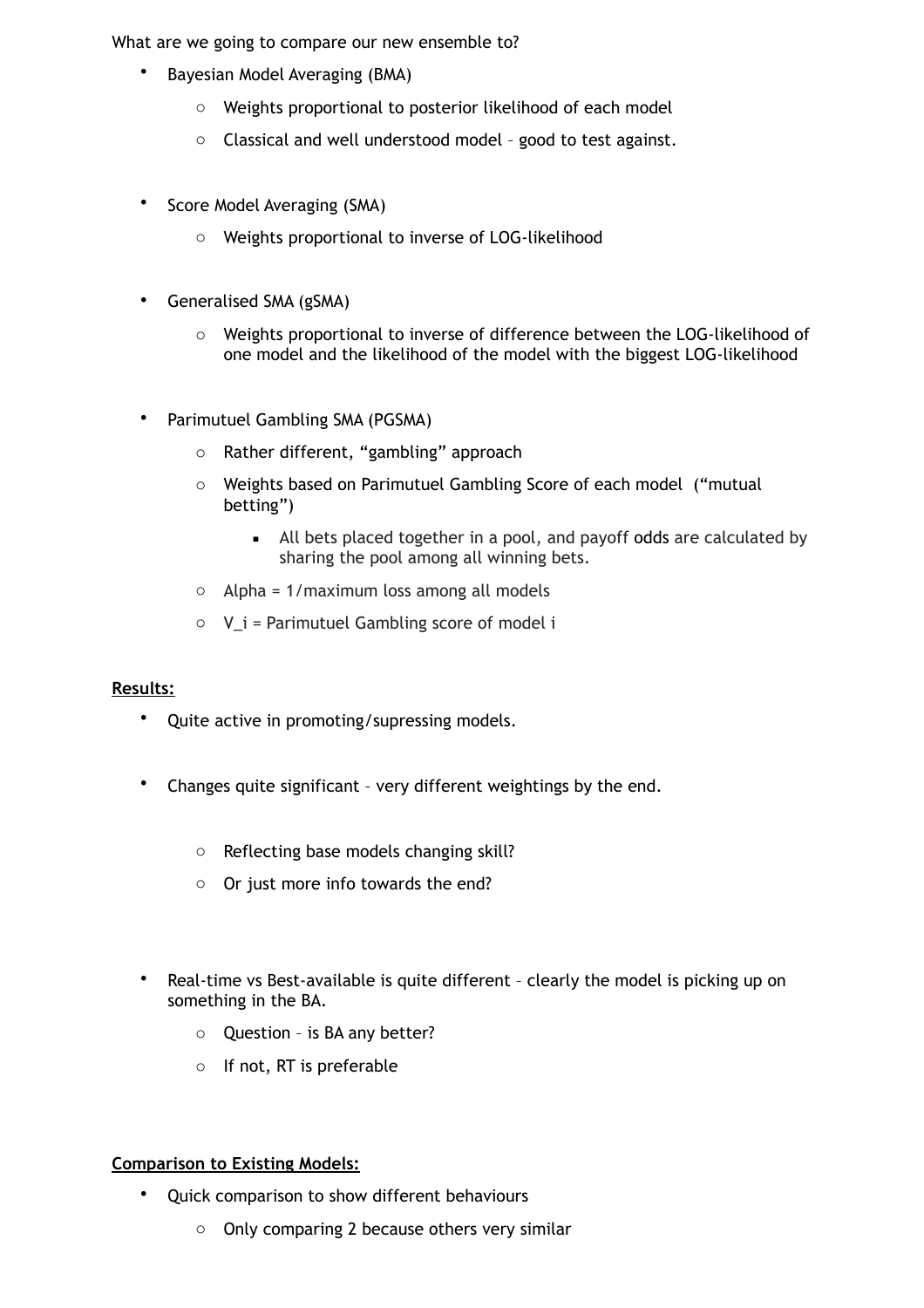- gSMA similarly changeful heavily emphasises past performance
- PGSMA much more cautious in changing weightings

# **Performance Ranking RT:**

Likelihood comparison (SMALLER BAR IS BETTER)

- No ensemble beats best base model (ETAS)
- But our model is closest!

Probability Gain

# **Performance Ranking BA:**

Likelihood comparison (SMALLER BAR IS BETTER)

- This time loglik does beat best base model
- Slightly worse than other ensembles

# Probability Gain

- Significant improvement over most base models
- Very close to best ensemble

### **Discussion & Implications**

- Wanted to see if multiplicative model was fruitful
	- o Not head-and-shoulders better, but competitive.
	- o First effort further improvements could yield better results
	- o Significantly slower than others (hours vs minutes)
		- **Again not optimised much so maybe ok.**

### **Machine Learning:**

• Initially wanted OptimLogLinPool kind of side project.